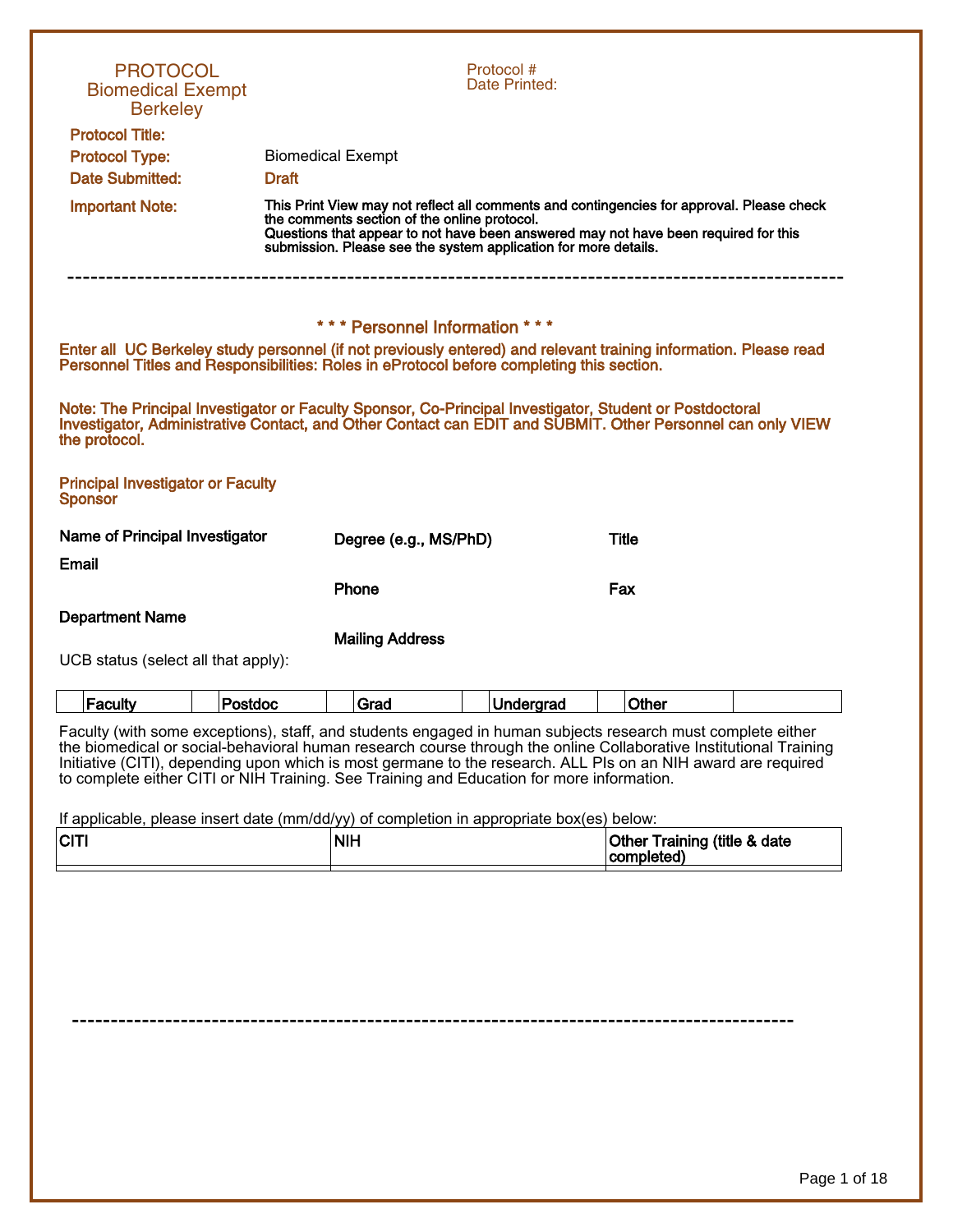| <b>PROTOCOL</b><br><b>Biomedical Exempt</b><br><b>Berkeley</b> | Protocol#<br>Date Printed:                                                                                                                                                                                                                                                                       |
|----------------------------------------------------------------|--------------------------------------------------------------------------------------------------------------------------------------------------------------------------------------------------------------------------------------------------------------------------------------------------|
| <b>Protocol Title:</b>                                         |                                                                                                                                                                                                                                                                                                  |
| <b>Protocol Type:</b>                                          | <b>Biomedical Exempt</b>                                                                                                                                                                                                                                                                         |
| <b>Date Submitted:</b>                                         | <b>Draft</b>                                                                                                                                                                                                                                                                                     |
| <b>Important Note:</b>                                         | This Print View may not reflect all comments and contingencies for approval. Please check<br>the comments section of the online protocol.<br>Questions that appear to not have been answered may not have been required for this submission. Please see the system application for more details. |
| <b>Vulnerable Subject Checklist</b>                            | *** Vulnerable Subject Checklist ***                                                                                                                                                                                                                                                             |
| Yes No                                                         |                                                                                                                                                                                                                                                                                                  |
| Children/Minors                                                |                                                                                                                                                                                                                                                                                                  |
| <b>Prisoners</b>                                               |                                                                                                                                                                                                                                                                                                  |
| Pregnant Women                                                 |                                                                                                                                                                                                                                                                                                  |
| Fetuses                                                        |                                                                                                                                                                                                                                                                                                  |
| <b>Neonates</b>                                                |                                                                                                                                                                                                                                                                                                  |
|                                                                | <b>Educationally Disadvantaged</b>                                                                                                                                                                                                                                                               |
|                                                                | <b>Economically Disadvantaged</b>                                                                                                                                                                                                                                                                |
| Cognitively Impaired                                           |                                                                                                                                                                                                                                                                                                  |
|                                                                | Other (i.e., any vulnerable subject population(s) not specified above)                                                                                                                                                                                                                           |
|                                                                |                                                                                                                                                                                                                                                                                                  |

---------------------------------------------------------------------------------------------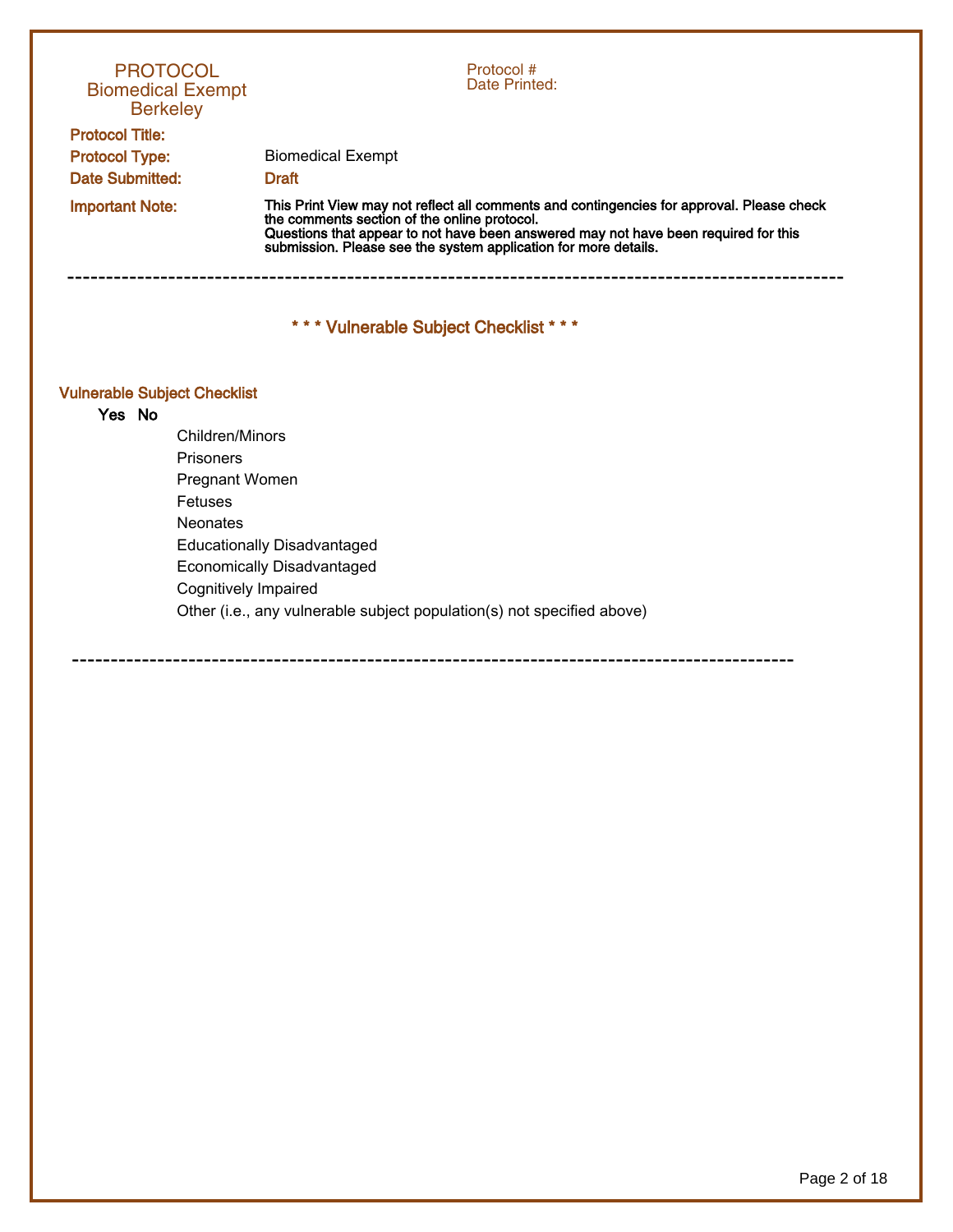| <b>PROTOCOL</b><br><b>Biomedical Exempt</b><br><b>Berkeley</b>       | Protocol #<br>Date Printed:                                                                                                                                                                                                                                                                   |
|----------------------------------------------------------------------|-----------------------------------------------------------------------------------------------------------------------------------------------------------------------------------------------------------------------------------------------------------------------------------------------|
| <b>Protocol Title:</b>                                               |                                                                                                                                                                                                                                                                                               |
| <b>Protocol Type:</b>                                                | <b>Biomedical Exempt</b>                                                                                                                                                                                                                                                                      |
| <b>Date Submitted:</b>                                               | <b>Draft</b>                                                                                                                                                                                                                                                                                  |
| <b>Important Note:</b>                                               | This Print View may not reflect all comments and contingencies for approval. Please check the comments section of the online protocol.<br>Questions that appear to not have been answered may not have been required for this submission. Please see the system application for more details. |
|                                                                      | *** Study Sites ***                                                                                                                                                                                                                                                                           |
| <b>Study Sites</b><br><b>Select All That Apply:</b><br>International |                                                                                                                                                                                                                                                                                               |
|                                                                      | International Site(s) (specify country, region, and township or village)                                                                                                                                                                                                                      |
| Local                                                                |                                                                                                                                                                                                                                                                                               |
| <b>UC Berkeley</b>                                                   |                                                                                                                                                                                                                                                                                               |
| <b>UC Davis</b>                                                      |                                                                                                                                                                                                                                                                                               |
| <b>UC Irvine</b>                                                     |                                                                                                                                                                                                                                                                                               |
| <b>UC Los Angeles</b>                                                |                                                                                                                                                                                                                                                                                               |
| <b>UC Merced</b>                                                     |                                                                                                                                                                                                                                                                                               |
| <b>UC Riverside</b>                                                  |                                                                                                                                                                                                                                                                                               |
| <b>UC San Diego</b><br><b>UC San Francisco</b>                       |                                                                                                                                                                                                                                                                                               |
| <b>UC Santa Barbara</b>                                              |                                                                                                                                                                                                                                                                                               |
| <b>UC Santa Cruz</b>                                                 |                                                                                                                                                                                                                                                                                               |
| <b>Lawrence Berkeley National Laboratory</b>                         |                                                                                                                                                                                                                                                                                               |
|                                                                      | Alameda Unified School District (specify schools below)                                                                                                                                                                                                                                       |
|                                                                      | Berkeley Unified School District (specify schools below)                                                                                                                                                                                                                                      |
|                                                                      | Oakland Unified School District (specify schools below)                                                                                                                                                                                                                                       |
| <b>Other (Specify other Study Sites)</b>                             |                                                                                                                                                                                                                                                                                               |
|                                                                      |                                                                                                                                                                                                                                                                                               |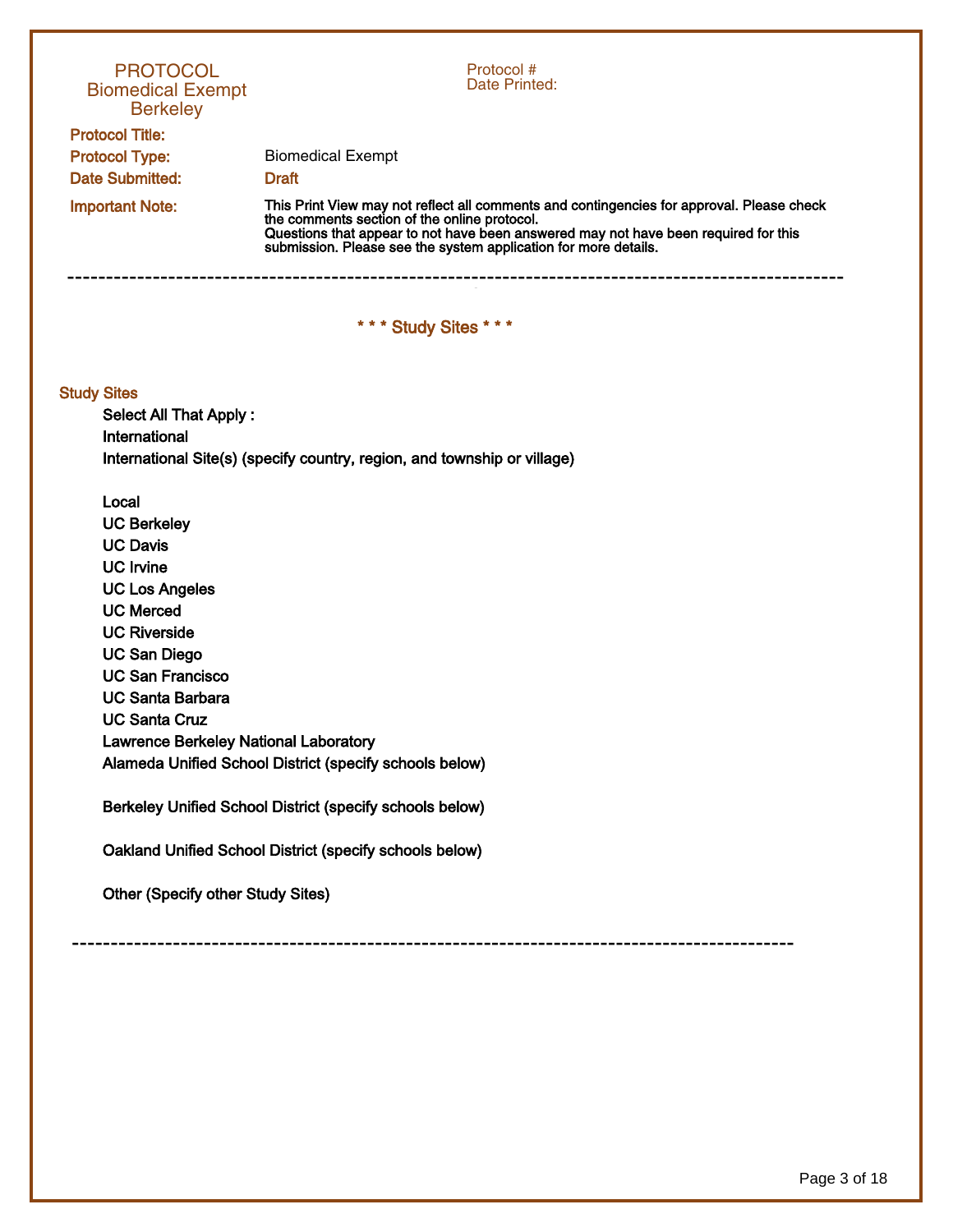| <b>PROTOCOL</b><br><b>Biomedical Exempt</b><br><b>Berkeley</b>            | Protocol #<br>Date Printed:                                                                                                                                                                                                                                                                         |
|---------------------------------------------------------------------------|-----------------------------------------------------------------------------------------------------------------------------------------------------------------------------------------------------------------------------------------------------------------------------------------------------|
| <b>Protocol Title:</b><br><b>Protocol Type:</b><br><b>Date Submitted:</b> | <b>Biomedical Exempt</b><br><b>Draft</b>                                                                                                                                                                                                                                                            |
| <b>Important Note:</b>                                                    | This Print View may not reflect all comments and contingencies for approval. Please check<br>the comments section of the online protocol.<br>Questions that appear to not have been answered may not have been required for this<br>submission. Please see the system application for more details. |
|                                                                           | *** General Checklist ***                                                                                                                                                                                                                                                                           |
| <b>General Checklist</b><br>Yes No                                        |                                                                                                                                                                                                                                                                                                     |
|                                                                           | Is the research receiving any federal funding (e.g., NIH, NSF, DOD, etc.)?                                                                                                                                                                                                                          |
|                                                                           | Is another campus relying on UC Berkeley for IRB review by means of the UC System<br>Memorandum of Understanding (MOU)?                                                                                                                                                                             |
|                                                                           | Is another institution relying on UC Berkeley for IRB review by means of an Inter-institutional<br>IRB Authorization Agreement?                                                                                                                                                                     |
|                                                                           | Will subjects be paid for participation?                                                                                                                                                                                                                                                            |
| Master Protocol?                                                          | Does this protocol fit within the scope of the Experimental Social Sciences Laboratory (Xlab)                                                                                                                                                                                                       |
|                                                                           | Is this research fall under FDA regulations?                                                                                                                                                                                                                                                        |
| way?                                                                      | Is there any use of human blood, body fluids, tissues, or cells (including cell lines)* by drawing<br>samples, accepting samples already drawn, receiving samples from any source, or in any other                                                                                                  |
| If yes, Lab Location:                                                     |                                                                                                                                                                                                                                                                                                     |
|                                                                           | And Biological Use Authorization (BUA) #(s):                                                                                                                                                                                                                                                        |
|                                                                           | Will biological specimens be stored for future research projects?                                                                                                                                                                                                                                   |
|                                                                           | Will specimens be sent out of UC Berkeley as part of a research agreement?                                                                                                                                                                                                                          |
|                                                                           | Will proprietary drug or device testing be done?                                                                                                                                                                                                                                                    |
| application.                                                              | Will any type of deception or incomplete disclosure be used? If yes, submit a non-exempt                                                                                                                                                                                                            |
|                                                                           | Do investigators have a Conflict of Interest (COI)? If yes, submit a non-exempt application.                                                                                                                                                                                                        |
|                                                                           |                                                                                                                                                                                                                                                                                                     |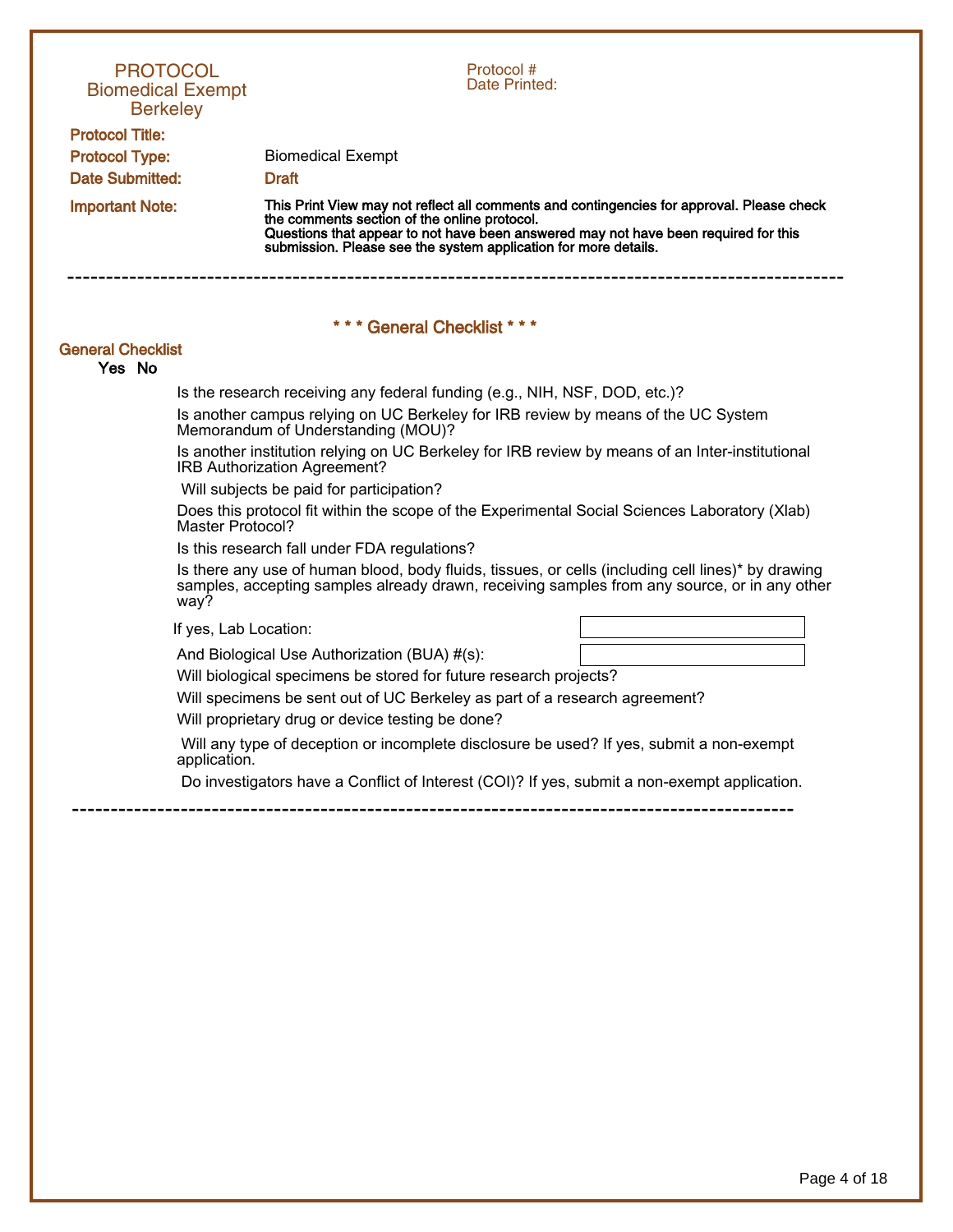| <b>PROTOCOL</b><br><b>Biomedical Exempt</b><br><b>Berkeley</b> | Protocol #<br>Date Printed:                                                                                                                                                                                                                                                                                                                                                                                                                                                                                                                                                    |
|----------------------------------------------------------------|--------------------------------------------------------------------------------------------------------------------------------------------------------------------------------------------------------------------------------------------------------------------------------------------------------------------------------------------------------------------------------------------------------------------------------------------------------------------------------------------------------------------------------------------------------------------------------|
| <b>Protocol Title:</b>                                         |                                                                                                                                                                                                                                                                                                                                                                                                                                                                                                                                                                                |
| <b>Protocol Type:</b><br><b>Date Submitted:</b>                | <b>Biomedical Exempt</b><br><b>Draft</b>                                                                                                                                                                                                                                                                                                                                                                                                                                                                                                                                       |
|                                                                | This Print View may not reflect all comments and contingencies for approval. Please check                                                                                                                                                                                                                                                                                                                                                                                                                                                                                      |
| <b>Important Note:</b>                                         | the comments section of the online protocol.<br>Questions that appear to not have been answered may not have been required for this<br>submission. Please see the system application for more details.                                                                                                                                                                                                                                                                                                                                                                         |
|                                                                | *** Funding ***                                                                                                                                                                                                                                                                                                                                                                                                                                                                                                                                                                |
|                                                                |                                                                                                                                                                                                                                                                                                                                                                                                                                                                                                                                                                                |
| <b>Funding Checklist</b>                                       |                                                                                                                                                                                                                                                                                                                                                                                                                                                                                                                                                                                |
| source to the appropriate table below.                         | If the research is not funded, check the "Not Funded" box below. If the research is funded, add the funding                                                                                                                                                                                                                                                                                                                                                                                                                                                                    |
| <b>Not Funded</b>                                              | NOTE: Only the Principal Investigator (PI) of the grant or subcontract can add his or her own SPO Funding<br>information in this section. The PI of the grant must also be listed in the Personnel Information section of the<br>protocol in one of the following roles: Principal Investigator or Faculty Sponsor, Student or Postdoctoral<br>Investigator, Co-Principal Investigator, Administrative Contact, or Other Contact. Training Grants can be added<br>by anyone in one of the aforementioned roles. For step-by-step instructions, see Add SPO Funding Quick Guide |
| <b>SPO - Funding</b>                                           |                                                                                                                                                                                                                                                                                                                                                                                                                                                                                                                                                                                |
|                                                                |                                                                                                                                                                                                                                                                                                                                                                                                                                                                                                                                                                                |
| <b>Funding - Other</b>                                         |                                                                                                                                                                                                                                                                                                                                                                                                                                                                                                                                                                                |
|                                                                |                                                                                                                                                                                                                                                                                                                                                                                                                                                                                                                                                                                |
|                                                                |                                                                                                                                                                                                                                                                                                                                                                                                                                                                                                                                                                                |
|                                                                |                                                                                                                                                                                                                                                                                                                                                                                                                                                                                                                                                                                |
|                                                                |                                                                                                                                                                                                                                                                                                                                                                                                                                                                                                                                                                                |
|                                                                |                                                                                                                                                                                                                                                                                                                                                                                                                                                                                                                                                                                |
|                                                                |                                                                                                                                                                                                                                                                                                                                                                                                                                                                                                                                                                                |
|                                                                |                                                                                                                                                                                                                                                                                                                                                                                                                                                                                                                                                                                |
|                                                                |                                                                                                                                                                                                                                                                                                                                                                                                                                                                                                                                                                                |
|                                                                |                                                                                                                                                                                                                                                                                                                                                                                                                                                                                                                                                                                |
|                                                                |                                                                                                                                                                                                                                                                                                                                                                                                                                                                                                                                                                                |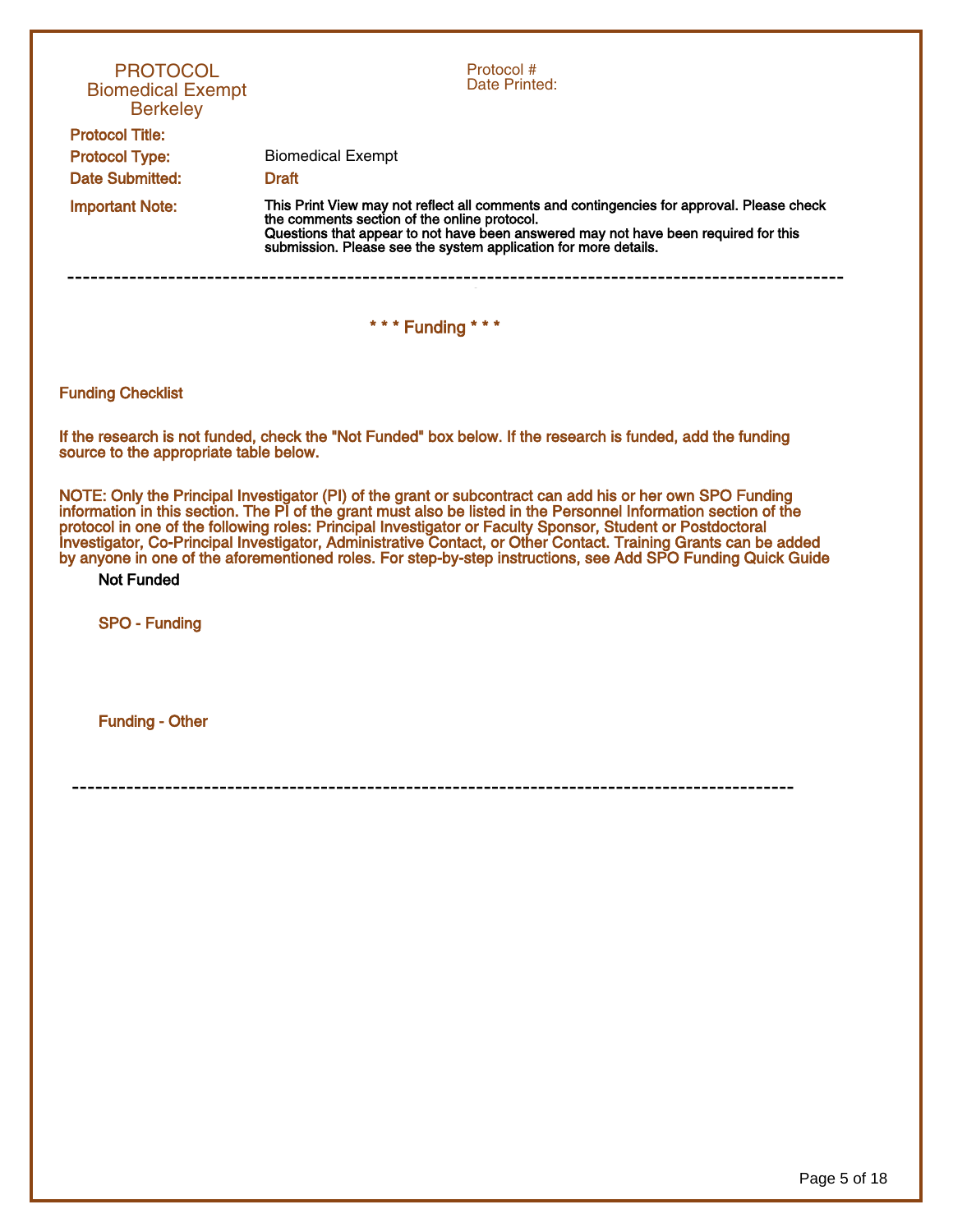|                                          | <b>PROTOCOL</b><br><b>Biomedical Exempt</b><br><b>Berkeley</b> | Protocol #<br>Date Printed:                                                                                                                                                                                                                                                                                                                                                                                                                               |
|------------------------------------------|----------------------------------------------------------------|-----------------------------------------------------------------------------------------------------------------------------------------------------------------------------------------------------------------------------------------------------------------------------------------------------------------------------------------------------------------------------------------------------------------------------------------------------------|
| <b>Protocol Title:</b>                   |                                                                |                                                                                                                                                                                                                                                                                                                                                                                                                                                           |
| <b>Protocol Type:</b><br>Date Submitted: |                                                                | <b>Biomedical Exempt</b><br><b>Draft</b>                                                                                                                                                                                                                                                                                                                                                                                                                  |
| <b>Important Note:</b>                   |                                                                | This Print View may not reflect all comments and contingencies for approval. Please check                                                                                                                                                                                                                                                                                                                                                                 |
|                                          |                                                                | the comments section of the online protocol.<br>Questions that appear to not have been answered may not have been required for this<br>submission. Please see the system application for more details.                                                                                                                                                                                                                                                    |
|                                          |                                                                | *** Exempt Paragraph(s) ***                                                                                                                                                                                                                                                                                                                                                                                                                               |
| <b>Exempt Paragraphs</b>                 |                                                                |                                                                                                                                                                                                                                                                                                                                                                                                                                                           |
|                                          | qualified for exemption.                                       | There are six categories of research activities involving human subjects that may be exempt from the<br>requirements of the Federal Policy for the Protection of Human Subjects (45 CFR 46). If the research is found to<br>be exempt, it need not receive full or subcommittee (expedited) review. However, this determination must be<br>made by OPHS Staff staff and the research may not begin until you have received notification that the research |
|                                          |                                                                | (NOTE: Category 7 does not exist in the federal regulations under 45 CFR 46.101(b); it is an extension of the<br>federal categories as allowed per UCB.s Federalwide Assurance.) For more information and examples of<br>exempt research, see CPHS Guidelines on Exempt Research.                                                                                                                                                                         |
|                                          |                                                                | Select one or more of the following exempt categories:                                                                                                                                                                                                                                                                                                                                                                                                    |
| 1.                                       |                                                                | EDUCATIONAL PRACTICES: Research conducted in established or commonly accepted educational<br>settings, involving normal educational practices such as:                                                                                                                                                                                                                                                                                                    |
|                                          |                                                                | i) research on regular and special education instructional strategies; OR                                                                                                                                                                                                                                                                                                                                                                                 |
|                                          |                                                                | ii) research on the effectiveness of or the comparison among instructional techniques, curricula, or<br>classroom management methods.                                                                                                                                                                                                                                                                                                                     |
| 2.                                       |                                                                | EDUCATIONAL TESTS (COGNITIVE, DIAGNOSTIC, APTITUDE, ACHIEVEMENT), SURVEY<br>PROCEDURES, INTERVIEW PROCEDURES, OR OBSERVATION OF PUBLIC BÉHAVIOR:<br>Research involving these procedures is exempt, IF:                                                                                                                                                                                                                                                    |
|                                          |                                                                | i) the information obtained is recorded in such a manner that subjects CANNOT be identified,<br>directly or through identifiers linked to the subjects; OR                                                                                                                                                                                                                                                                                                |
|                                          |                                                                | ii) any disclosure of the subject's responses outside of the research could NOT reasonably<br>place the subject at risk of criminal or civil liability or be damaging to the subject's financial<br>standing, employability, or reputation                                                                                                                                                                                                                |
|                                          |                                                                | *This exemption does not apply to children except for research involving observation of public<br>behavior when the investigator does not interact with the children. Workplace meetings and<br>activities, as well as classroom activities, are not considered "public behavior".                                                                                                                                                                        |
| 3.                                       |                                                                | EDUCATIONAL TESTS, SURVEY PROCEDURES, INTERVIEW PROCEDURES, OR<br>OBSERVATION OF PUBLIC BEHAVIOR (Research NOT exempt under Category 2): Research<br>involving these procedures is exempt, IF                                                                                                                                                                                                                                                             |
|                                          |                                                                |                                                                                                                                                                                                                                                                                                                                                                                                                                                           |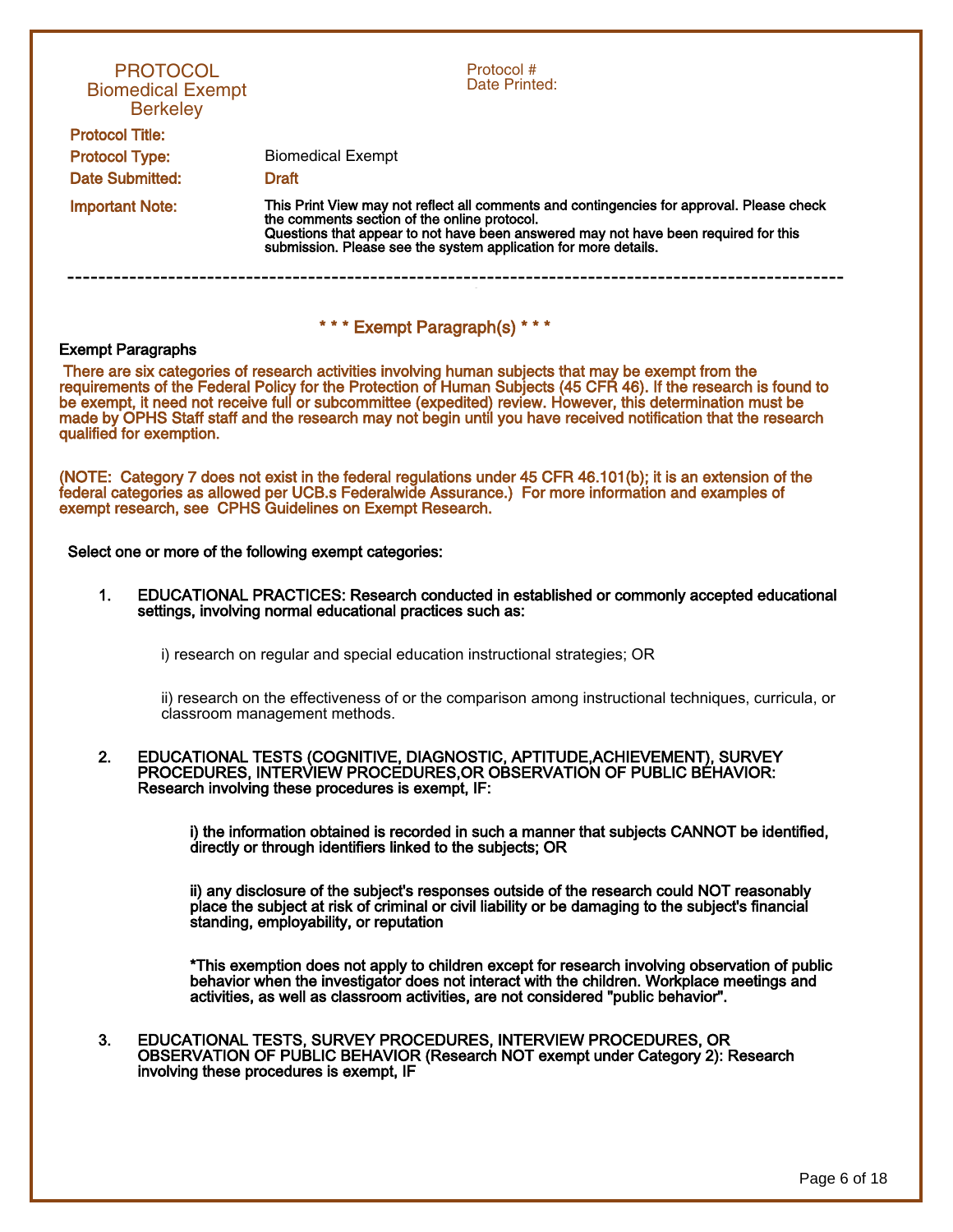|                                                 | <b>PROTOCOL</b><br><b>Biomedical Exempt</b><br><b>Berkeley</b> | Protocol #<br>Date Printed:                                                                                                                                                                                                                                                                   |
|-------------------------------------------------|----------------------------------------------------------------|-----------------------------------------------------------------------------------------------------------------------------------------------------------------------------------------------------------------------------------------------------------------------------------------------|
| <b>Protocol Title:</b>                          |                                                                |                                                                                                                                                                                                                                                                                               |
| <b>Protocol Type:</b><br><b>Date Submitted:</b> |                                                                | <b>Biomedical Exempt</b><br><b>Draft</b>                                                                                                                                                                                                                                                      |
|                                                 |                                                                | This Print View may not reflect all comments and contingencies for approval. Please check                                                                                                                                                                                                     |
| <b>Important Note:</b>                          |                                                                | the comments section of the online protocol.<br>Questions that appear to not have been answered may not have been required for this<br>submission. Please see the system application for more details.                                                                                        |
|                                                 |                                                                | i) the subjects are elected or appointed public officials or candidates for public office; OR                                                                                                                                                                                                 |
|                                                 |                                                                | ii) federal statute requires confidentiality of identifiable information to be maintained permanently                                                                                                                                                                                         |
|                                                 |                                                                | *In most cases, managers and staff in public agencies are not "public officials".                                                                                                                                                                                                             |
| 4.                                              |                                                                | EXISTING DATA: Research involving collection or study of existing data, documents, records,<br>pathological specimens or diagnostic specimens, IF:                                                                                                                                            |
|                                                 |                                                                | i) these sources are publicly available; OR                                                                                                                                                                                                                                                   |
|                                                 |                                                                | ii) the information is recorded by the researcher in such a manner that subjects cannot be<br>identified, directly or through identifiers linked to the subjects.                                                                                                                             |
| 5.                                              |                                                                | RESEARCH AND DEMONSTRATION PROJECTS CONDUCTED BY OR SUBJECT TO THE<br>APPROVAL OF DEPARTMENT OR AGENCY HEADS: This research is exempt IF it is designed to<br>study, evaluate, or otherwise examine:                                                                                          |
|                                                 |                                                                | i) public benefit or service programs;                                                                                                                                                                                                                                                        |
|                                                 |                                                                | ii) procedures for obtaining benefits or services under those programs; OR                                                                                                                                                                                                                    |
|                                                 |                                                                | iii) possible changes in or alternatives to those programs, OR                                                                                                                                                                                                                                |
|                                                 |                                                                | iv) changes in methods of payment for benefits under those programs.                                                                                                                                                                                                                          |
| 6.                                              | research is exempt, IF:                                        | TASTE AND FOOD QUALITY EVALUATION AND CONSUMER ACCEPTANCE STUDIES: This                                                                                                                                                                                                                       |
|                                                 |                                                                | i) wholesome foods without additives are consumed; OR                                                                                                                                                                                                                                         |
|                                                 | Agriculture (USDA); OR                                         | ii) a food is consumed that contains a food ingredient at or below the level and for a use found to<br>be safe by the Food and Drug Administration (FDA) or approved by the Environmental Protection<br>Agency (EPA) or the Food Safety and Inspection Service (FSIS) of the US Department of |
|                                                 |                                                                | iii) a food is consumed that contains an agricultural chemical or environmental contaminant at or                                                                                                                                                                                             |

below the level found to be safe by the FDA or approved by the EPA or the FSIS of the USDA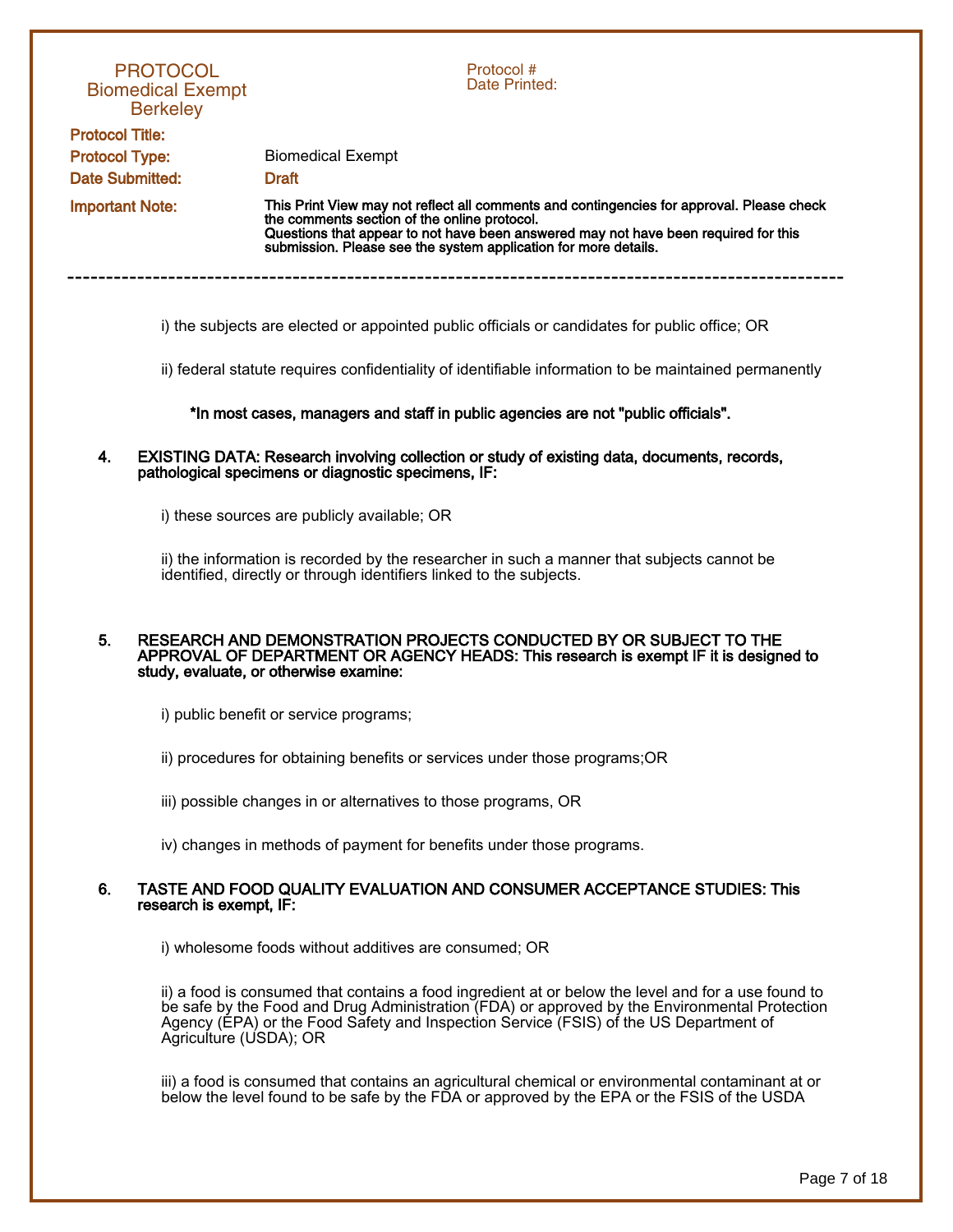| <b>PROTOCOL</b><br><b>Biomedical Exempt</b><br><b>Berkeley</b><br><b>Protocol Title:</b> | Protocol#<br>Date Printed:                                                                                                                                                                                                                                                                                                                                                                                                                                                                                                                                                                                                                                                                                                                                                                                                                                                            |
|------------------------------------------------------------------------------------------|---------------------------------------------------------------------------------------------------------------------------------------------------------------------------------------------------------------------------------------------------------------------------------------------------------------------------------------------------------------------------------------------------------------------------------------------------------------------------------------------------------------------------------------------------------------------------------------------------------------------------------------------------------------------------------------------------------------------------------------------------------------------------------------------------------------------------------------------------------------------------------------|
|                                                                                          |                                                                                                                                                                                                                                                                                                                                                                                                                                                                                                                                                                                                                                                                                                                                                                                                                                                                                       |
| <b>Protocol Type:</b>                                                                    | <b>Biomedical Exempt</b>                                                                                                                                                                                                                                                                                                                                                                                                                                                                                                                                                                                                                                                                                                                                                                                                                                                              |
| Date Submitted:                                                                          | <b>Draft</b>                                                                                                                                                                                                                                                                                                                                                                                                                                                                                                                                                                                                                                                                                                                                                                                                                                                                          |
| <b>Important Note:</b>                                                                   | This Print View may not reflect all comments and contingencies for approval. Please check<br>the comments section of the online protocol.<br>Questions that appear to not have been answered may not have been required for this<br>submission. Please see the system application for more details.                                                                                                                                                                                                                                                                                                                                                                                                                                                                                                                                                                                   |
| 7.<br>categories 1 through 6).                                                           | RESEARCH THAT INVOLVES NO GREATER THAN MINIMAL RISK TO SUBJECTS, BUT DOES<br>NOT CONFORM TO A SPECIFIC EXEMPT CATEGORY UNDER 45 CFR 46.101(b) (exempt<br>Category 7 minimal-risk exempt research activities that may include (but are not limited to)<br>non-physically invasive interventions or performance of tasks such as:<br>Reading/writing/drawing tasks. Physical activities such as walking, sitting, or manipulating<br>an object. Computer tasks and/or doing Internet searches. Talking and/or listening to<br>words, then making selections, or "think-aloud" exercises. Viewing media. Role-playing.<br>Asking subjects to complete a specific physical or mental action ("imagine"). Passive<br>monitoring of space (environment) with sensors. Playing a game. Height/weight<br>measurements.<br>Such research is NOT exempt if it involves any of these exclusions. |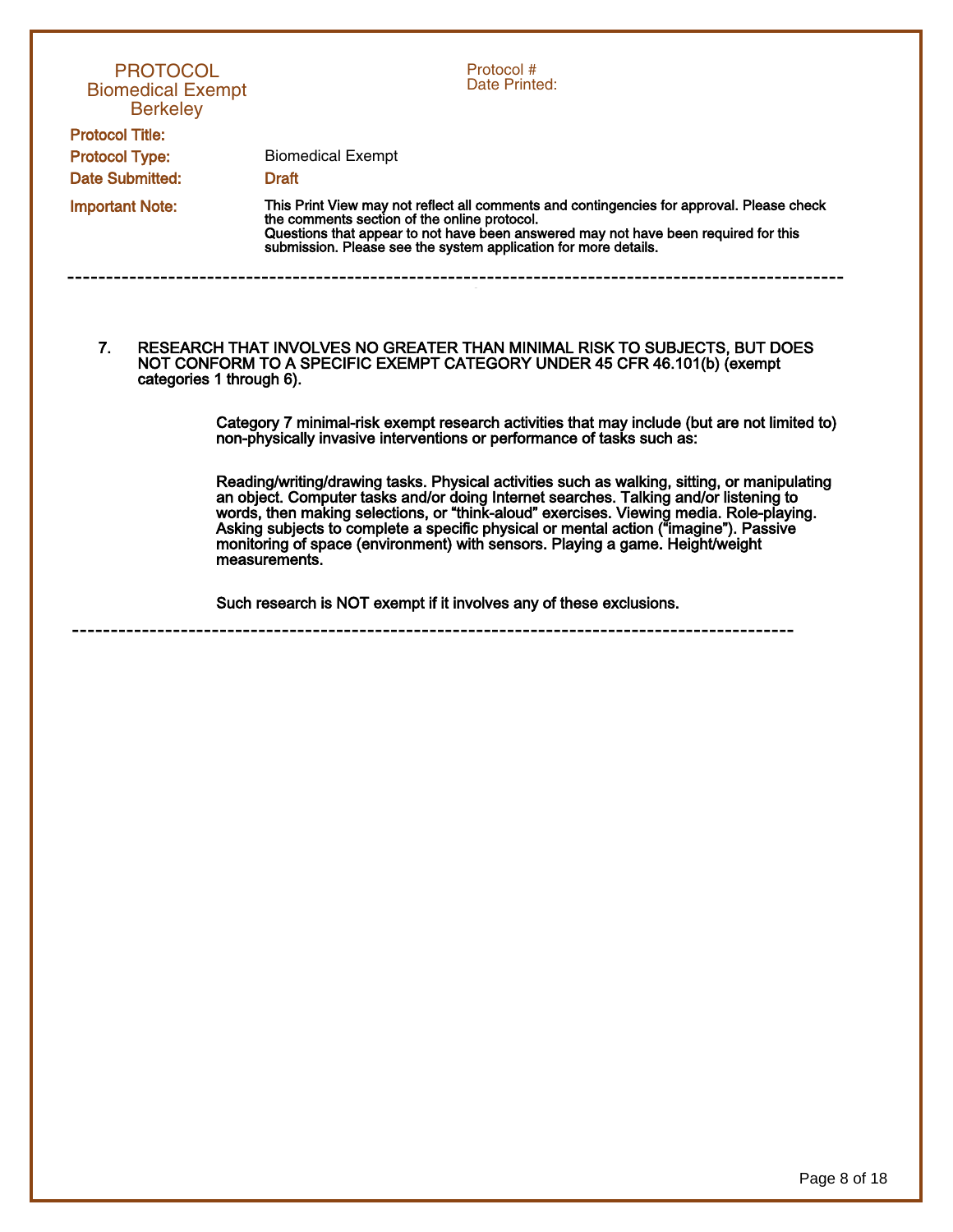| <b>PROTOCOL</b><br><b>Biomedical Exempt</b><br><b>Berkeley</b> | Protocol#<br>Date Printed:                                                                                                                                                                                                                                                                          |
|----------------------------------------------------------------|-----------------------------------------------------------------------------------------------------------------------------------------------------------------------------------------------------------------------------------------------------------------------------------------------------|
| <b>Protocol Title:</b>                                         |                                                                                                                                                                                                                                                                                                     |
| <b>Protocol Type:</b>                                          | <b>Biomedical Exempt</b>                                                                                                                                                                                                                                                                            |
| Date Submitted:                                                | <b>Draft</b>                                                                                                                                                                                                                                                                                        |
| <b>Important Note:</b>                                         | This Print View may not reflect all comments and contingencies for approval. Please check<br>the comments section of the online protocol.<br>Questions that appear to not have been answered may not have been required for this<br>submission. Please see the system application for more details. |
|                                                                | *** Purpose, Study Procedures, Collaborative Research and Background ***                                                                                                                                                                                                                            |
| <b>Title</b>                                                   |                                                                                                                                                                                                                                                                                                     |
| <b>Biomedical Exempt Test 1</b>                                |                                                                                                                                                                                                                                                                                                     |
| 1. Purpose of the study                                        | Complete Sections 1 - 10. Specify N/A as appropriate. Do not leave any required sections blank.                                                                                                                                                                                                     |
| a)                                                             | Provide a brief explanation of the proposed research, including specific study hypothesis, objectives, and                                                                                                                                                                                          |

## 2. Background

rationale.

a) Give relevant background (e.g., summarize previous/current related studies) on condition, procedure, product, etc. under investigation, including citations (with attached bibliography) if applicable.

## 3. Collaborative Research

- a) If any non-UCB institutions or individuals are engaged in the research, explain their human research roles and what human subjects training they have/PI has planned to provide.
	- b) If any non-UCB institutions or individuals are collaborating in the research, complete the table below and attach any relevant IRB approvals in the Attachments section.

## 4. Study Procedures

a) Describe in chronological order of events how the research will be conducted, providing information about all study procedures and who will conduct each (e.g., how participants are identified, the consent process, interventions/interactions with subjects, data collection), including follow-up procedures. If any interviews, questionnaires, surveys, or focus groups will be conducted for the study, explain and attach one copy each of all study instruments (standard and/or non-standard) in the Attachments section. Please see eProtocol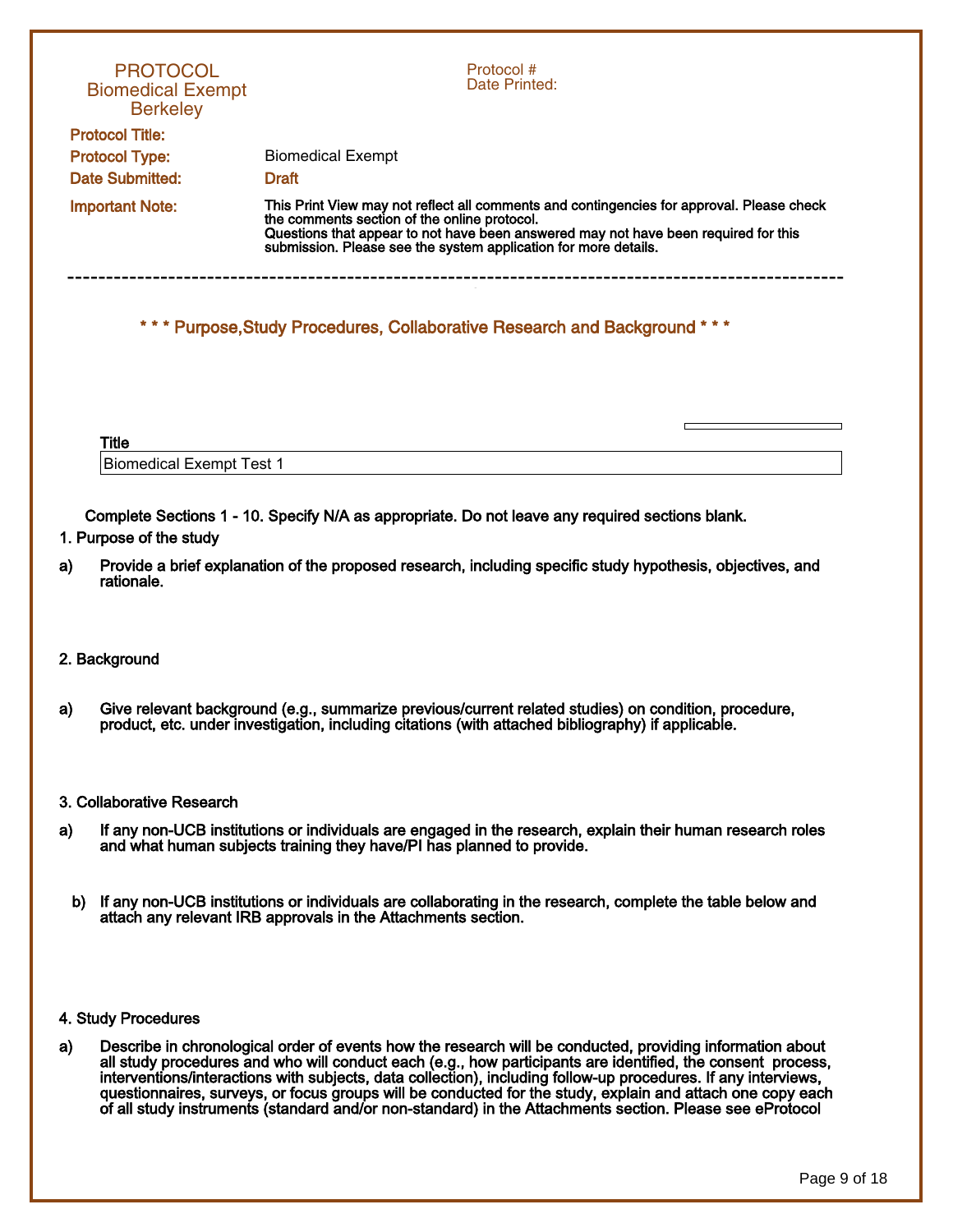|                        | <b>PROTOCOL</b><br><b>Biomedical Exempt</b><br><b>Berkeley</b> | Protocol #<br>Date Printed:                                                                                                                                                                                                                                                                                                                                                        |  |  |
|------------------------|----------------------------------------------------------------|------------------------------------------------------------------------------------------------------------------------------------------------------------------------------------------------------------------------------------------------------------------------------------------------------------------------------------------------------------------------------------|--|--|
|                        | <b>Protocol Title:</b>                                         |                                                                                                                                                                                                                                                                                                                                                                                    |  |  |
|                        | <b>Protocol Type:</b>                                          | <b>Biomedical Exempt</b>                                                                                                                                                                                                                                                                                                                                                           |  |  |
|                        | <b>Date Submitted:</b>                                         | <b>Draft</b>                                                                                                                                                                                                                                                                                                                                                                       |  |  |
| <b>Important Note:</b> |                                                                | This Print View may not reflect all comments and contingencies for approval. Please check<br>the comments section of the online protocol.<br>Questions that appear to not have been answered may not have been required for this<br>submission. Please see the system application for more details.                                                                                |  |  |
|                        |                                                                | Attachments Check List for Exempt Applications for more information. Indicate frequency and duration of<br>visits/sessions, as well as total time commitment for participants in the study and an estimated time frame<br>for when the study will be completed. If the proposed research involves use of existing data/specimens,<br>describe how data/specimens will be acquired. |  |  |
| b)                     |                                                                | State if audio or video taping will occur. Describe what will become of the tapes after use, e.g., shown at<br>scientific meetings, erased. Describe the final disposition of the tapes.                                                                                                                                                                                           |  |  |
| C)                     | <b>Alternatives to Participation</b>                           |                                                                                                                                                                                                                                                                                                                                                                                    |  |  |
|                        |                                                                | Describe appropriate alternative resources, procedures, courses of treatment, if any, that are available to<br>prospective subjects. If there are no appropriate alternatives to study participation, this should be stated. If<br>the study does not involve treatment/intervention, enter "N/A" here.                                                                            |  |  |
| d)                     |                                                                | If the proposed research involves use of existing data/specimens, check all that apply:                                                                                                                                                                                                                                                                                            |  |  |
|                        |                                                                | i) coded private information or specimens, and the investigator will not have access to the key.                                                                                                                                                                                                                                                                                   |  |  |
|                        | ii) from publicly available sources.                           |                                                                                                                                                                                                                                                                                                                                                                                    |  |  |
|                        |                                                                | iii) recorded by the investigator in such a manner that subjects cannot be identified OR any link to<br>identifying information has been destroyed.                                                                                                                                                                                                                                |  |  |
|                        |                                                                |                                                                                                                                                                                                                                                                                                                                                                                    |  |  |
|                        |                                                                |                                                                                                                                                                                                                                                                                                                                                                                    |  |  |
|                        |                                                                |                                                                                                                                                                                                                                                                                                                                                                                    |  |  |

Page 10 of 18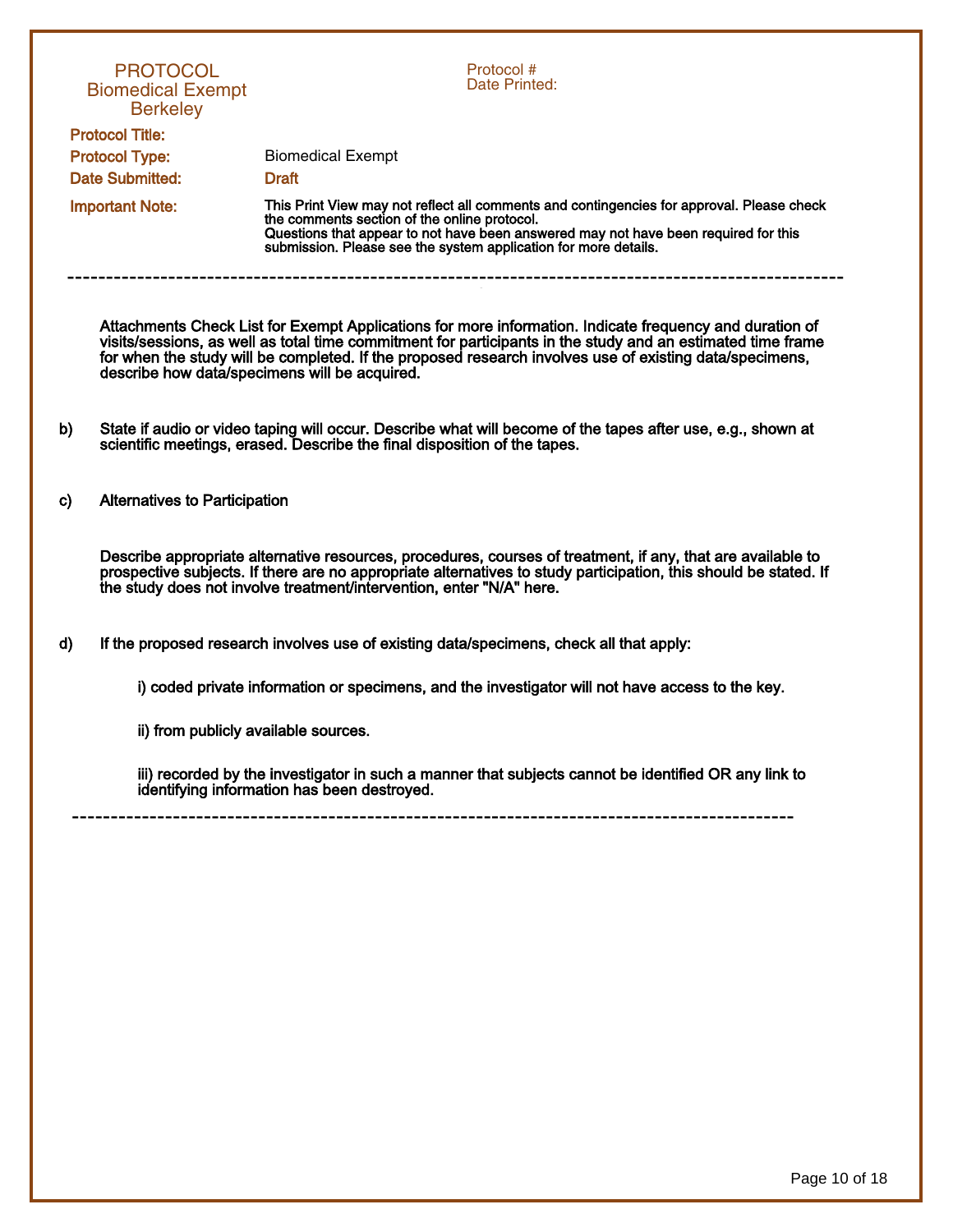| <b>PROTOCOL</b><br><b>Biomedical Exempt</b><br><b>Berkeley</b>     | Protocol #<br>Date Printed:                                                                                                                                                                                                                                                                         |
|--------------------------------------------------------------------|-----------------------------------------------------------------------------------------------------------------------------------------------------------------------------------------------------------------------------------------------------------------------------------------------------|
| <b>Protocol Title:</b><br><b>Protocol Type:</b><br>Date Submitted: | <b>Biomedical Exempt</b><br><b>Draft</b>                                                                                                                                                                                                                                                            |
| <b>Important Note:</b>                                             | This Print View may not reflect all comments and contingencies for approval. Please check<br>the comments section of the online protocol.<br>Questions that appear to not have been answered may not have been required for this<br>submission. Please see the system application for more details. |
|                                                                    | *** Subject Population ***                                                                                                                                                                                                                                                                          |
| 5. Subject Population                                              |                                                                                                                                                                                                                                                                                                     |
| a)                                                                 | Describe proposed subject population, including criteria for study inclusion and exclusion (e.g., age, health<br>status, language, gender, race, ethnicity). State total (maximum) number of subjects planned for the study<br>and how many must be recruited to obtain this sample size.           |
|                                                                    |                                                                                                                                                                                                                                                                                                     |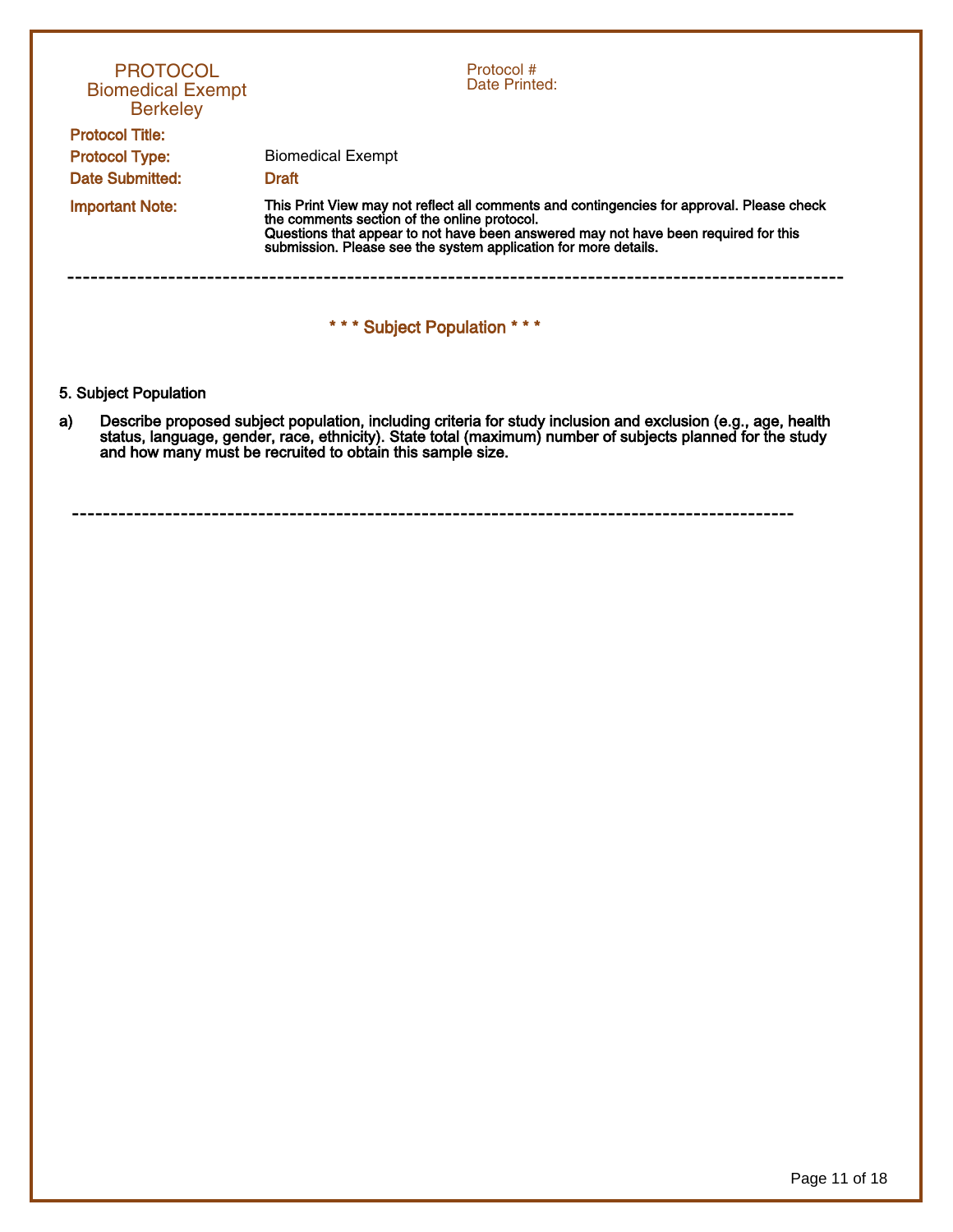| <b>PROTOCOL</b><br><b>Biomedical Exempt</b><br><b>Berkeley</b>            | Protocol #<br>Date Printed:                                                                                                                                                                                                                                                                                                                                                                                                                                                                                                                       |
|---------------------------------------------------------------------------|---------------------------------------------------------------------------------------------------------------------------------------------------------------------------------------------------------------------------------------------------------------------------------------------------------------------------------------------------------------------------------------------------------------------------------------------------------------------------------------------------------------------------------------------------|
| <b>Protocol Title:</b><br><b>Protocol Type:</b><br><b>Date Submitted:</b> | <b>Biomedical Exempt</b><br><b>Draft</b>                                                                                                                                                                                                                                                                                                                                                                                                                                                                                                          |
| <b>Important Note:</b>                                                    | This Print View may not reflect all comments and contingencies for approval. Please check<br>the comments section of the online protocol.<br>Questions that appear to not have been answered may not have been required for this<br>submission. Please see the system application for more details.                                                                                                                                                                                                                                               |
|                                                                           | *** Risks/Discomforts ***                                                                                                                                                                                                                                                                                                                                                                                                                                                                                                                         |
| 6. Risks and Discomforts                                                  |                                                                                                                                                                                                                                                                                                                                                                                                                                                                                                                                                   |
| a)<br>probability and magnitude of potential harm.                        | Describe all known risks and discomforts associated with study procedures, whether physical,<br>psychological, economic, or social (e.g., pain, stress, invasion of privacy, breach of confidentiality), noting                                                                                                                                                                                                                                                                                                                                   |
| b)<br>standing, employability or reputation).                             | If conducting educational tests, survey procedures, or observation of public behavior, AND linking to<br>subjects' identifying information, explain why inadvertent release of the data would not have detrimental<br>consequences (i.e. place subjects at risk of civil or criminal liability, or cause damage to their financial                                                                                                                                                                                                                |
| c)                                                                        | In case of international research, describe the expertise you have, or have access to, which prepares you<br>to conduct research in this location and/or with this subject population, including specific qualifications (e.g.,<br>relevant coursework, background, experience, training). Also, explain your knowledge of local community<br>attitudes and cultural norms, and cultural sensitivities necessary to carry out the research (e.g., differences<br>with U.S. culture). See CPHS Guidelines on Research in an International Setting. |
|                                                                           |                                                                                                                                                                                                                                                                                                                                                                                                                                                                                                                                                   |
|                                                                           |                                                                                                                                                                                                                                                                                                                                                                                                                                                                                                                                                   |
|                                                                           |                                                                                                                                                                                                                                                                                                                                                                                                                                                                                                                                                   |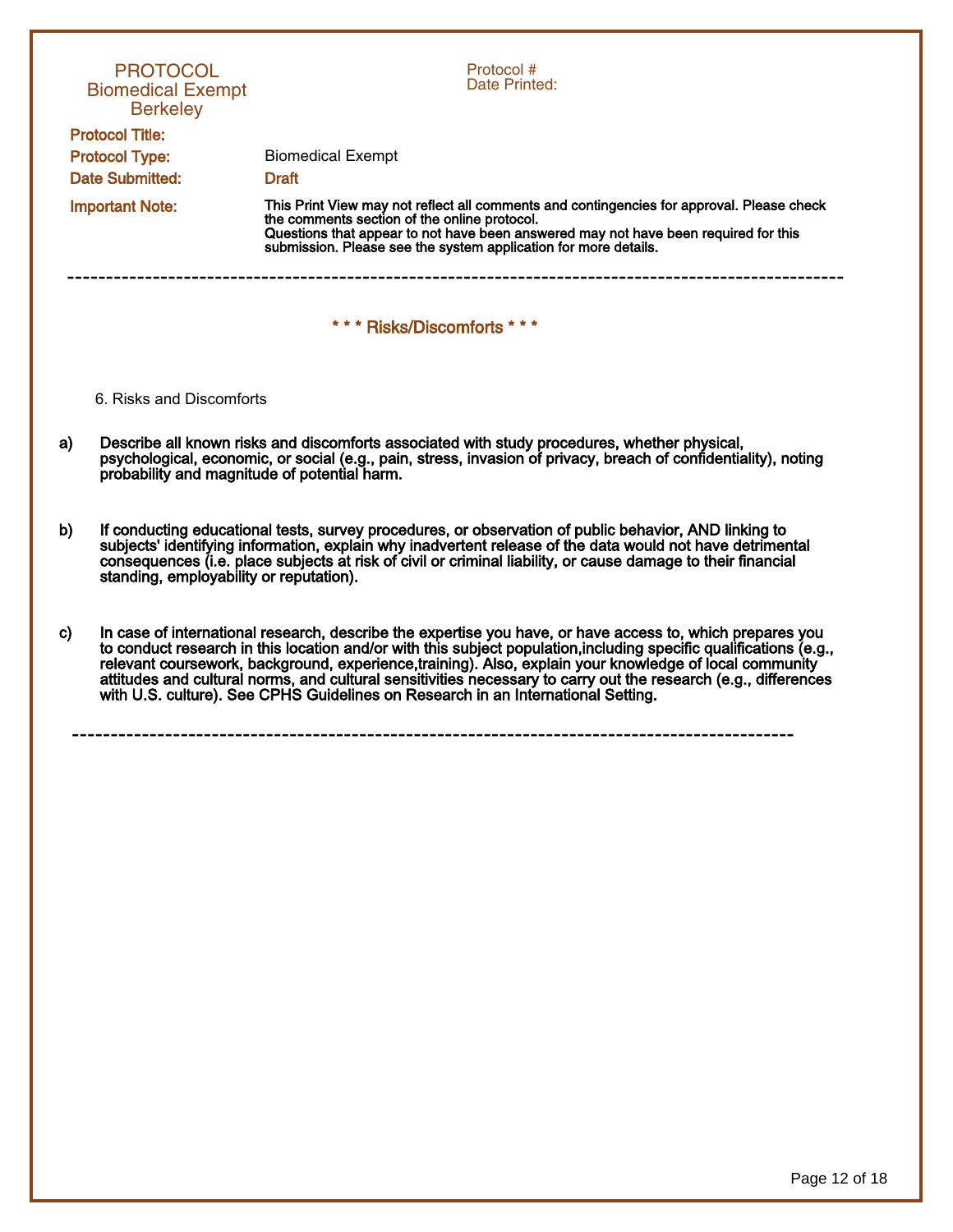| <b>PROTOCOL</b><br><b>Biomedical Exempt</b><br><b>Berkeley</b>            |                                                                                                                                                                                                                                                                                                                                                                                                                                                                                  | Protocol #<br>Date Printed:                                                                                                                                                                                                                                                                         |  |  |  |
|---------------------------------------------------------------------------|----------------------------------------------------------------------------------------------------------------------------------------------------------------------------------------------------------------------------------------------------------------------------------------------------------------------------------------------------------------------------------------------------------------------------------------------------------------------------------|-----------------------------------------------------------------------------------------------------------------------------------------------------------------------------------------------------------------------------------------------------------------------------------------------------|--|--|--|
| <b>Protocol Title:</b><br><b>Protocol Type:</b><br><b>Date Submitted:</b> |                                                                                                                                                                                                                                                                                                                                                                                                                                                                                  | <b>Biomedical Exempt</b><br><b>Draft</b>                                                                                                                                                                                                                                                            |  |  |  |
| <b>Important Note:</b>                                                    |                                                                                                                                                                                                                                                                                                                                                                                                                                                                                  | This Print View may not reflect all comments and contingencies for approval. Please check<br>the comments section of the online protocol.<br>Questions that appear to not have been answered may not have been required for this<br>submission. Please see the system application for more details. |  |  |  |
|                                                                           |                                                                                                                                                                                                                                                                                                                                                                                                                                                                                  | ---------------------------<br>*** Confidentiality ***                                                                                                                                                                                                                                              |  |  |  |
|                                                                           | 7. Confidentiality                                                                                                                                                                                                                                                                                                                                                                                                                                                               |                                                                                                                                                                                                                                                                                                     |  |  |  |
|                                                                           |                                                                                                                                                                                                                                                                                                                                                                                                                                                                                  | NOTE: See CPHS Data Security Policy and CPHS Data Security Matrix before completing this section.                                                                                                                                                                                                   |  |  |  |
| a)                                                                        | Will data be collected anonymously (i.e., no identifying information from subjects will be collected/ recorded<br>that can be linked to the study data)? If no, please list all identifiable and/or coded data elements to be<br>collected. Data is not anonymous if there is a code linking it to personally identifiable information. Also,<br>audio and video recordings are generally not considered anonymous unless distinguishing features can be<br>successfully masked. |                                                                                                                                                                                                                                                                                                     |  |  |  |
| (b).                                                                      |                                                                                                                                                                                                                                                                                                                                                                                                                                                                                  | Explain how data, audiotapes, videotapes and photographs, etc. will be secured (e.g., password-protected<br>computer, encrypted files, locked cabinet) stored and who will have access to them. Indicate at what point<br>they will be transcribed and/or destroyed (if ever).                      |  |  |  |
|                                                                           |                                                                                                                                                                                                                                                                                                                                                                                                                                                                                  |                                                                                                                                                                                                                                                                                                     |  |  |  |
|                                                                           |                                                                                                                                                                                                                                                                                                                                                                                                                                                                                  |                                                                                                                                                                                                                                                                                                     |  |  |  |
|                                                                           |                                                                                                                                                                                                                                                                                                                                                                                                                                                                                  |                                                                                                                                                                                                                                                                                                     |  |  |  |
|                                                                           |                                                                                                                                                                                                                                                                                                                                                                                                                                                                                  |                                                                                                                                                                                                                                                                                                     |  |  |  |
|                                                                           |                                                                                                                                                                                                                                                                                                                                                                                                                                                                                  |                                                                                                                                                                                                                                                                                                     |  |  |  |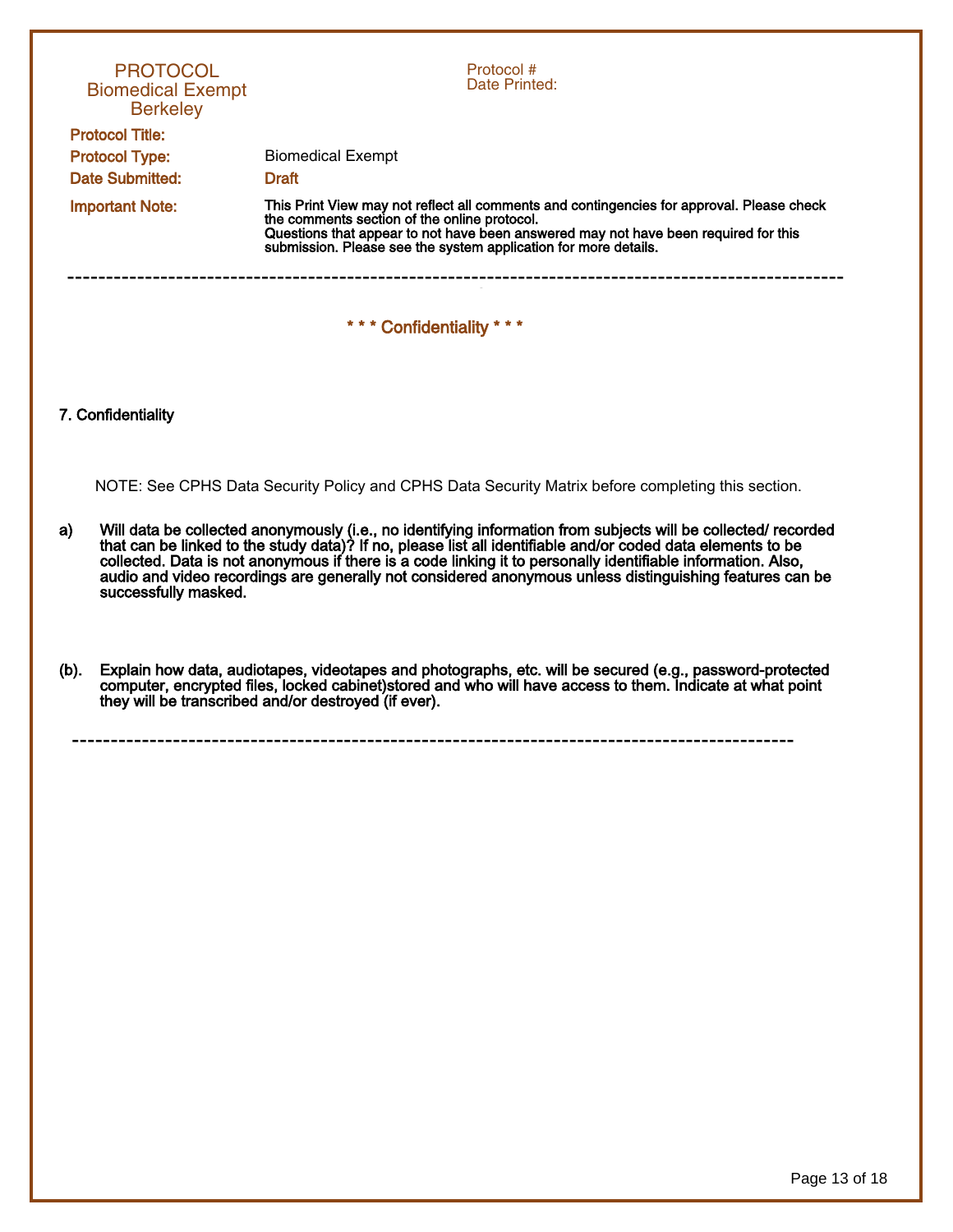| <b>PROTOCOL</b><br><b>Biomedical Exempt</b><br><b>Berkeley</b>                                                                                                                                                                                                                                                                                                                                                                                                                                                                                                                                                                                                                                                                                                                                                                                                        | Protocol #<br>Date Printed:                                                                                                                                                                                                                                                                                                                                                       |  |  |  |  |  |  |
|-----------------------------------------------------------------------------------------------------------------------------------------------------------------------------------------------------------------------------------------------------------------------------------------------------------------------------------------------------------------------------------------------------------------------------------------------------------------------------------------------------------------------------------------------------------------------------------------------------------------------------------------------------------------------------------------------------------------------------------------------------------------------------------------------------------------------------------------------------------------------|-----------------------------------------------------------------------------------------------------------------------------------------------------------------------------------------------------------------------------------------------------------------------------------------------------------------------------------------------------------------------------------|--|--|--|--|--|--|
| <b>Protocol Title:</b><br><b>Protocol Type:</b>                                                                                                                                                                                                                                                                                                                                                                                                                                                                                                                                                                                                                                                                                                                                                                                                                       | <b>Biomedical Exempt</b>                                                                                                                                                                                                                                                                                                                                                          |  |  |  |  |  |  |
| Date Submitted:                                                                                                                                                                                                                                                                                                                                                                                                                                                                                                                                                                                                                                                                                                                                                                                                                                                       | <b>Draft</b>                                                                                                                                                                                                                                                                                                                                                                      |  |  |  |  |  |  |
| <b>Important Note:</b>                                                                                                                                                                                                                                                                                                                                                                                                                                                                                                                                                                                                                                                                                                                                                                                                                                                | This Print View may not reflect all comments and contingencies for approval. Please check                                                                                                                                                                                                                                                                                         |  |  |  |  |  |  |
|                                                                                                                                                                                                                                                                                                                                                                                                                                                                                                                                                                                                                                                                                                                                                                                                                                                                       | the comments section of the online protocol.<br>Questions that appear to not have been answered may not have been required for this<br>submission. Please see the system application for more details.                                                                                                                                                                            |  |  |  |  |  |  |
| *** HIPAA Background ***                                                                                                                                                                                                                                                                                                                                                                                                                                                                                                                                                                                                                                                                                                                                                                                                                                              |                                                                                                                                                                                                                                                                                                                                                                                   |  |  |  |  |  |  |
|                                                                                                                                                                                                                                                                                                                                                                                                                                                                                                                                                                                                                                                                                                                                                                                                                                                                       | 8. Health Insurance Portability and Accountability Act (HIPAA)                                                                                                                                                                                                                                                                                                                    |  |  |  |  |  |  |
| The HIPAA Privacy Rule establishes the right of an individual to authorize a covered entity, such as a health<br>plan, health care clearinghouse or health care provider, to use and disclose his/her Protected Health Information<br>(PHI) for research purposes. UC Berkeley's covered entities are the Tang Health Center, the Human Resources<br>Health Plan, Athletics and Recreational Sports, and Optometry Clinic The Privacy Rule defines the elements of<br>individual information that comprise PHI and establishes the conditions under which PHI may be used or<br>disclosed by covered entities for research purposes. It also includes provisions to allow an individual's PHI to be<br>disclosed or used in research without their authorization (i.e., IRB waiver of authorization). For more information,<br>see HIPAA and Human Subjects Research. |                                                                                                                                                                                                                                                                                                                                                                                   |  |  |  |  |  |  |
| a. Does the study involve use of Protected Health Information (PHI) from a "covered entity" outside of UC<br>Berkeley (i.e. another organization or institution)? For more information, see HIPAA and Human Subjects<br>Research.                                                                                                                                                                                                                                                                                                                                                                                                                                                                                                                                                                                                                                     |                                                                                                                                                                                                                                                                                                                                                                                   |  |  |  |  |  |  |
| section:                                                                                                                                                                                                                                                                                                                                                                                                                                                                                                                                                                                                                                                                                                                                                                                                                                                              | If Yes, explain what arrangements have been made to comply with the HIPAA requirements of<br>the entity from which the PHI will be obtained (whether a HIPAA Authorization form is being<br>obtained, or a Waiver of HIPAA Authorization was granted) and either submit the HIPAA<br>Authorization or the data holder's approved Waiver of HIPAA Authorization in the Attachments |  |  |  |  |  |  |
| b. Does the study involve use of a "Limited Data Set" from a covered entity? For more information, see HIPAA<br>and Human Subjects Research Please see The Industry Alliance Office website for limited data set requirements.                                                                                                                                                                                                                                                                                                                                                                                                                                                                                                                                                                                                                                        |                                                                                                                                                                                                                                                                                                                                                                                   |  |  |  |  |  |  |
|                                                                                                                                                                                                                                                                                                                                                                                                                                                                                                                                                                                                                                                                                                                                                                                                                                                                       | If Yes, patient authorization for use of the data set is not required; however, you must have a data<br>use agreement in place with the entity from which the data will be obtained as required by HIPAA.<br>Attach a copy of the agreement in the Attachments section.                                                                                                           |  |  |  |  |  |  |
|                                                                                                                                                                                                                                                                                                                                                                                                                                                                                                                                                                                                                                                                                                                                                                                                                                                                       | c. Does the study involve use of Protected Health Information (PHI) from UC Berkeley's Tang Health Center,<br>the Human Resources Health Plan, Athletics and Recreational Sports, and/or the Optometry Clinic?                                                                                                                                                                    |  |  |  |  |  |  |
| place.                                                                                                                                                                                                                                                                                                                                                                                                                                                                                                                                                                                                                                                                                                                                                                                                                                                                | If Yes (and a limited data set will not be used), the study WILL NOT qualify for exempt status and this<br>application form should be deleted and an application for expedited review should be completed in its                                                                                                                                                                  |  |  |  |  |  |  |
|                                                                                                                                                                                                                                                                                                                                                                                                                                                                                                                                                                                                                                                                                                                                                                                                                                                                       |                                                                                                                                                                                                                                                                                                                                                                                   |  |  |  |  |  |  |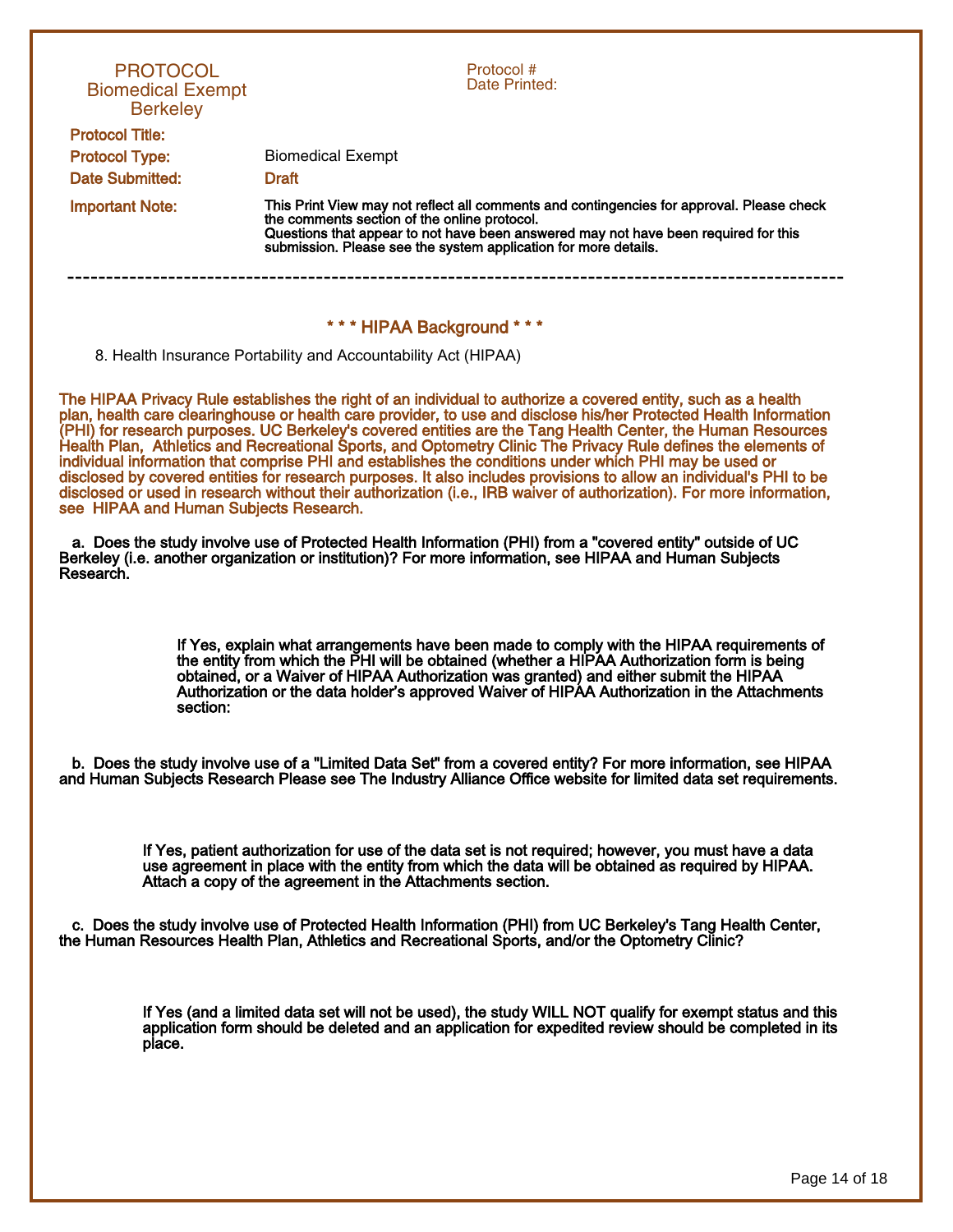| <b>PROTOCOL</b><br><b>Biomedical Exempt</b><br><b>Berkeley</b> | Protocol#<br>Date Printed:                                                                                                                                                                                                                                                                          |  |  |
|----------------------------------------------------------------|-----------------------------------------------------------------------------------------------------------------------------------------------------------------------------------------------------------------------------------------------------------------------------------------------------|--|--|
| <b>Protocol Title:</b>                                         |                                                                                                                                                                                                                                                                                                     |  |  |
| <b>Protocol Type:</b>                                          | <b>Biomedical Exempt</b>                                                                                                                                                                                                                                                                            |  |  |
| Date Submitted:                                                | <b>Draft</b>                                                                                                                                                                                                                                                                                        |  |  |
| <b>Important Note:</b>                                         | This Print View may not reflect all comments and contingencies for approval. Please check<br>the comments section of the online protocol.<br>Questions that appear to not have been answered may not have been required for this<br>submission. Please see the system application for more details. |  |  |
|                                                                |                                                                                                                                                                                                                                                                                                     |  |  |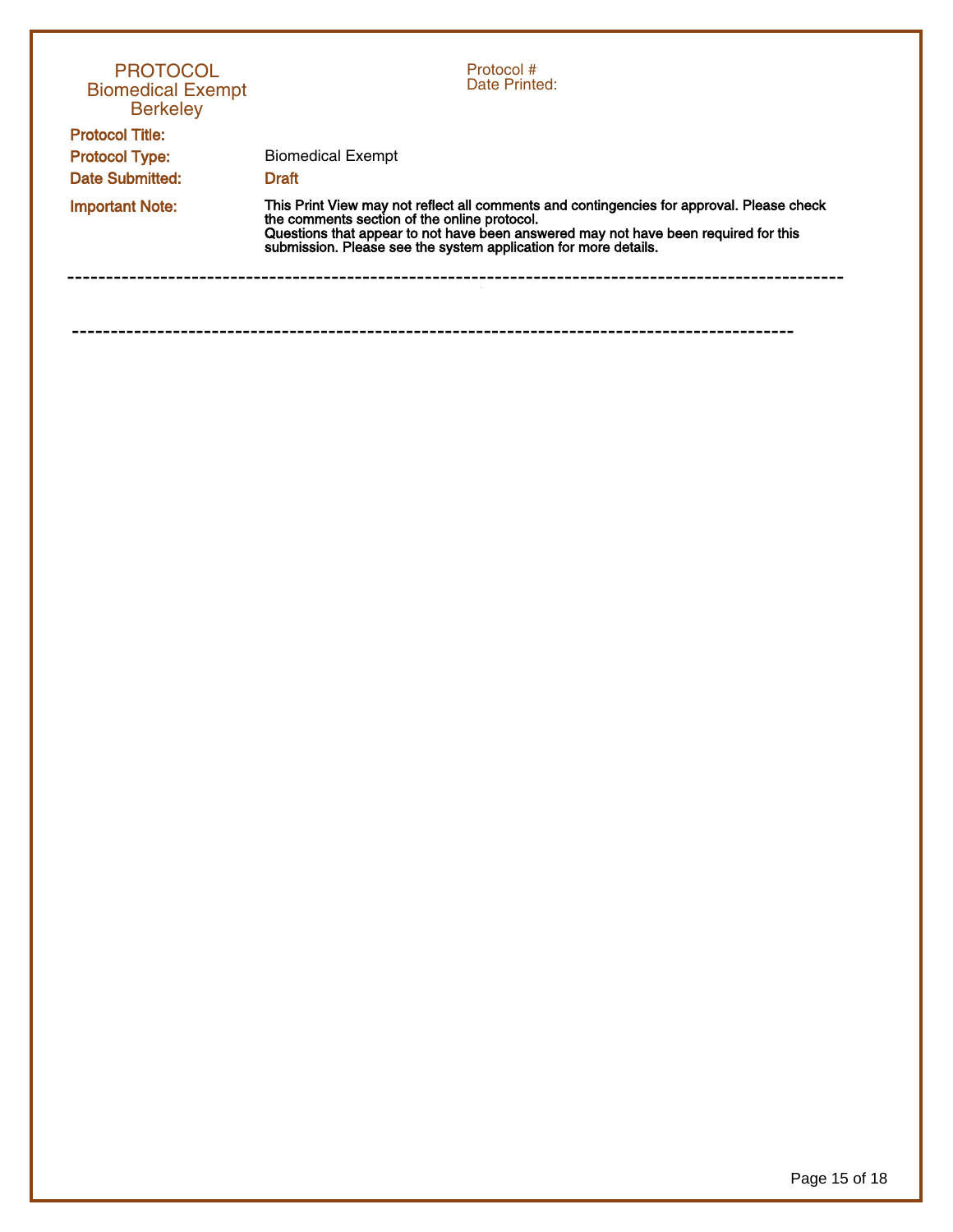| <b>PROTOCOL</b><br><b>Biomedical Exempt</b><br><b>Berkeley</b>            | Protocol #<br>Date Printed:                                                                                                                                                                                                                                                                         |  |  |  |  |  |  |
|---------------------------------------------------------------------------|-----------------------------------------------------------------------------------------------------------------------------------------------------------------------------------------------------------------------------------------------------------------------------------------------------|--|--|--|--|--|--|
| <b>Protocol Title:</b><br><b>Protocol Type:</b><br><b>Date Submitted:</b> | <b>Biomedical Exempt</b><br><b>Draft</b>                                                                                                                                                                                                                                                            |  |  |  |  |  |  |
| <b>Important Note:</b>                                                    | This Print View may not reflect all comments and contingencies for approval. Please check<br>the comments section of the online protocol.<br>Questions that appear to not have been answered may not have been required for this<br>submission. Please see the system application for more details. |  |  |  |  |  |  |
| *** Attachments ***                                                       |                                                                                                                                                                                                                                                                                                     |  |  |  |  |  |  |
| 9. Attachments                                                            |                                                                                                                                                                                                                                                                                                     |  |  |  |  |  |  |

Add appropriate attachments (e.g. survey instrument(s), interview guide(s), reference list, other IRB approvals, etc.) in this section. Attachments must be in PDF format. Please see eProtocol Attachments Check List for Exempt Applications for more information.

---------------------------------------------------------------------------------------------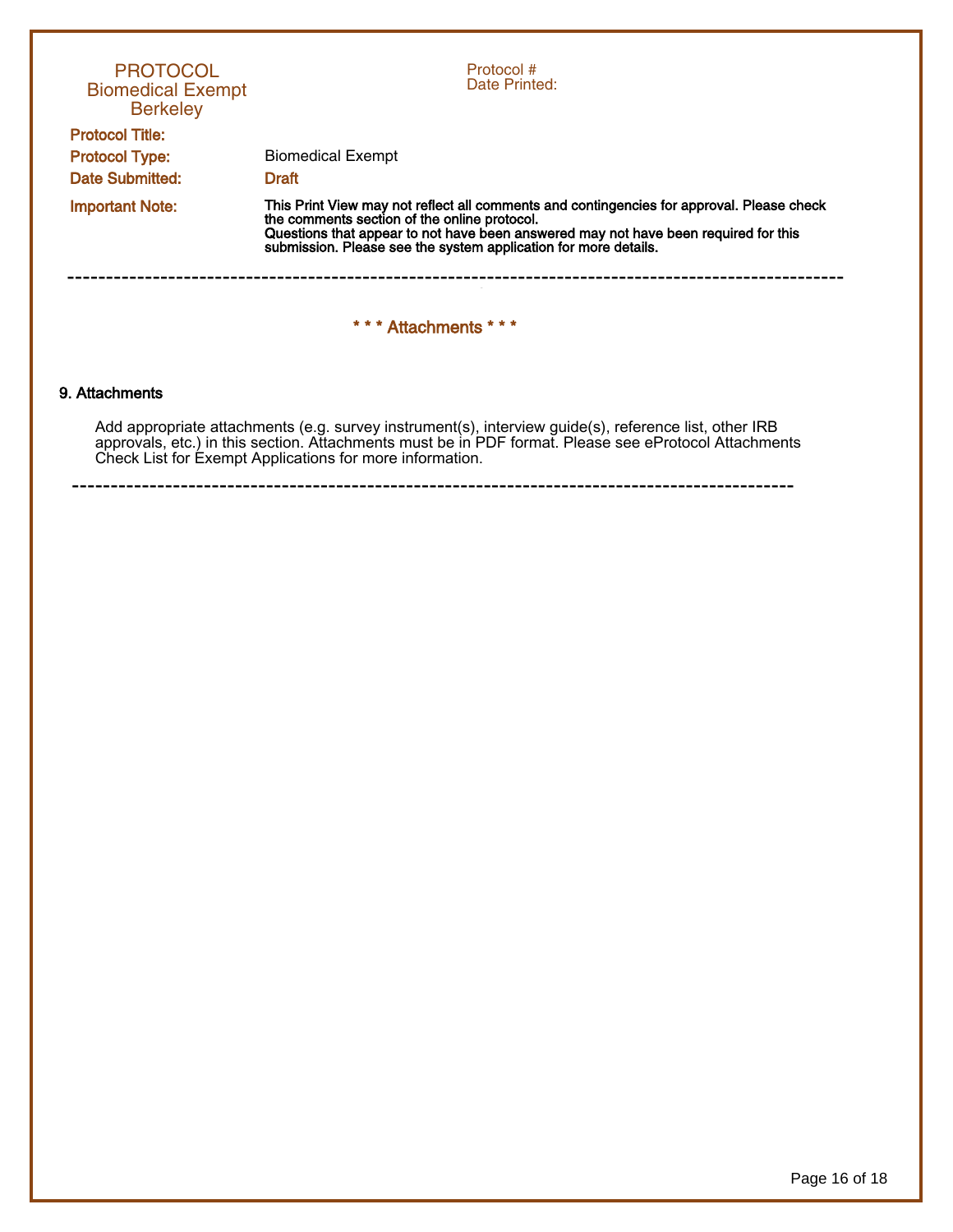|                        | <b>PROTOCOL</b><br><b>Biomedical Exempt</b><br><b>Berkeley</b>                                                                                                                                                                                                                                                                          | Protocol#<br>Date Printed:                                                                                                                                                                                                                                                                          |  |  |  |  |  |
|------------------------|-----------------------------------------------------------------------------------------------------------------------------------------------------------------------------------------------------------------------------------------------------------------------------------------------------------------------------------------|-----------------------------------------------------------------------------------------------------------------------------------------------------------------------------------------------------------------------------------------------------------------------------------------------------|--|--|--|--|--|
| <b>Protocol Title:</b> |                                                                                                                                                                                                                                                                                                                                         |                                                                                                                                                                                                                                                                                                     |  |  |  |  |  |
| <b>Protocol Type:</b>  |                                                                                                                                                                                                                                                                                                                                         | <b>Biomedical Exempt</b>                                                                                                                                                                                                                                                                            |  |  |  |  |  |
| <b>Date Submitted:</b> |                                                                                                                                                                                                                                                                                                                                         | <b>Draft</b>                                                                                                                                                                                                                                                                                        |  |  |  |  |  |
| <b>Important Note:</b> |                                                                                                                                                                                                                                                                                                                                         | This Print View may not reflect all comments and contingencies for approval. Please check<br>the comments section of the online protocol.<br>Questions that appear to not have been answered may not have been required for this<br>submission. Please see the system application for more details. |  |  |  |  |  |
| *** Assurance ***      |                                                                                                                                                                                                                                                                                                                                         |                                                                                                                                                                                                                                                                                                     |  |  |  |  |  |
| Assurance              |                                                                                                                                                                                                                                                                                                                                         |                                                                                                                                                                                                                                                                                                     |  |  |  |  |  |
|                        | As Principal Investigator, I have ultimate responsibility for the performance of this study, the protection of the<br>rights and welfare of the human subjects, and strict adherence by all co-investigators and research personnel to<br>CPHS requirements, federal regulations, and state statutes for this human subject's research. |                                                                                                                                                                                                                                                                                                     |  |  |  |  |  |
|                        | I hereby assure the following:                                                                                                                                                                                                                                                                                                          |                                                                                                                                                                                                                                                                                                     |  |  |  |  |  |
| 1.                     | The information provided in this application is accurate to the best of my knowledge.                                                                                                                                                                                                                                                   |                                                                                                                                                                                                                                                                                                     |  |  |  |  |  |
| 2.                     | All experiments and procedures involving human subjects will be performed under my supervision or<br>that of another qualified professional listed on this protocol.                                                                                                                                                                    |                                                                                                                                                                                                                                                                                                     |  |  |  |  |  |
| 3.                     | This protocol covers the human subjects research activities described in the grant proposal(s) (if<br>applicable) supporting this research and any such activities that are not covered have been/will be<br>covered by a CPHS approved protocol.                                                                                       |                                                                                                                                                                                                                                                                                                     |  |  |  |  |  |
| 4.                     | prior CPHS review and approval.                                                                                                                                                                                                                                                                                                         | No change in the design, conduct, funding, or personnel of this research will be implemented without                                                                                                                                                                                                |  |  |  |  |  |
| 5.                     |                                                                                                                                                                                                                                                                                                                                         | Participants' complaints or requests for information about the study will be addressed appropriately.                                                                                                                                                                                               |  |  |  |  |  |
| 6.                     |                                                                                                                                                                                                                                                                                                                                         | I will follow all relevant University of California system and UC Berkeley policies.                                                                                                                                                                                                                |  |  |  |  |  |
| 7.                     |                                                                                                                                                                                                                                                                                                                                         | Should there be any changes that render this study no longer eligible for exempt review, I will submit a<br>new non-exempt application for CPHS review and approval.                                                                                                                                |  |  |  |  |  |
|                        |                                                                                                                                                                                                                                                                                                                                         | I have read and agree to the above assurances.                                                                                                                                                                                                                                                      |  |  |  |  |  |
|                        |                                                                                                                                                                                                                                                                                                                                         |                                                                                                                                                                                                                                                                                                     |  |  |  |  |  |
|                        |                                                                                                                                                                                                                                                                                                                                         |                                                                                                                                                                                                                                                                                                     |  |  |  |  |  |
|                        |                                                                                                                                                                                                                                                                                                                                         |                                                                                                                                                                                                                                                                                                     |  |  |  |  |  |
|                        |                                                                                                                                                                                                                                                                                                                                         |                                                                                                                                                                                                                                                                                                     |  |  |  |  |  |